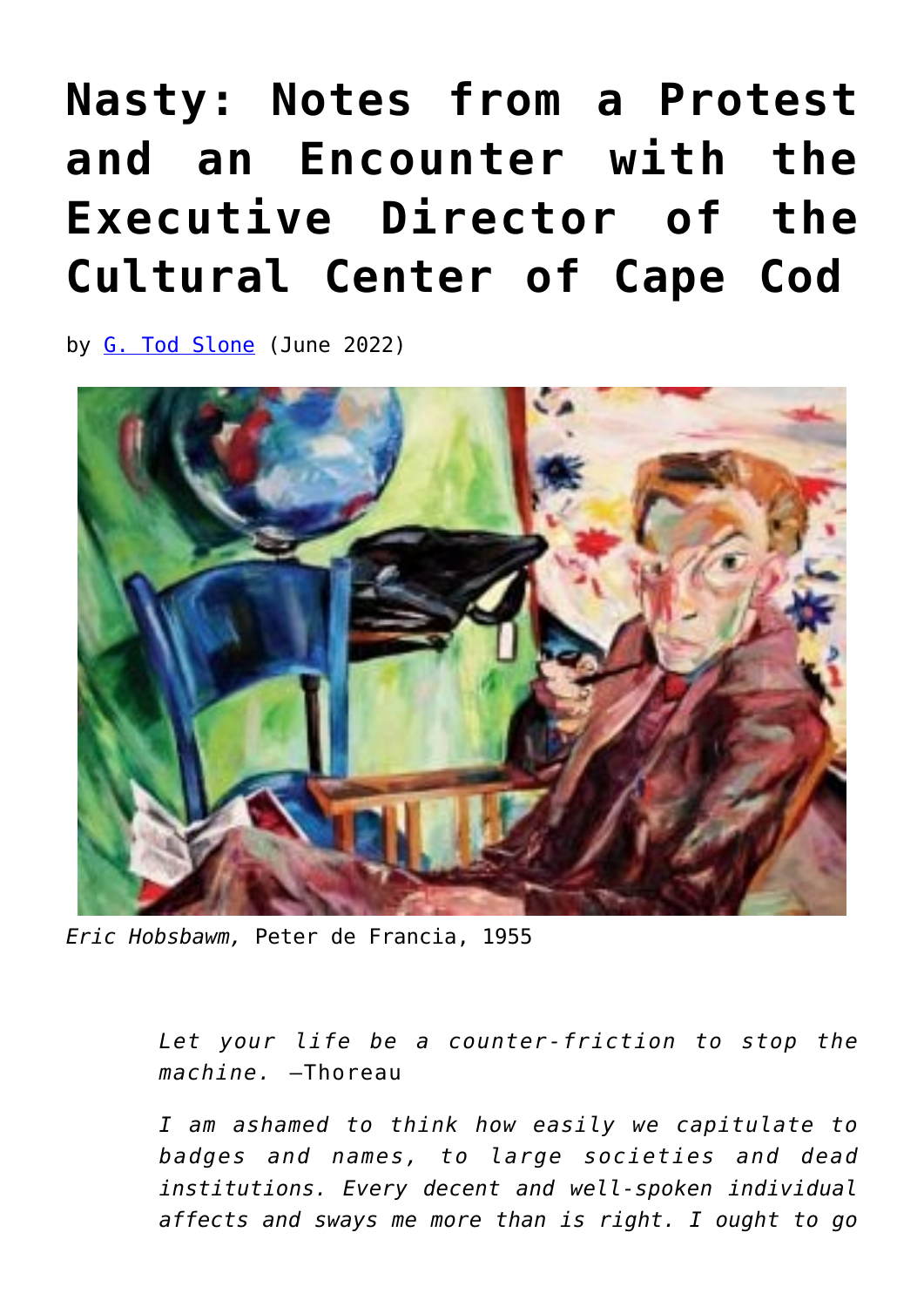*upright and vital, and speak the rude truth in all ways*. —Emerson

Well, the National Poetry Month hoopla is over. Here's what I did to celebrate it. Over the years, especially thanks to the decade I spent living and battling the "machine" in Concord, I quoted Thoreau and Emerson numerous times. Why? Quite simply, over the years, I'd personally witnessed "machine": fraud, hypocrisy, and lies. And that personal experience made me into an individual, a dissident, against the "machine." Reason and truth, the very enemies of "machine" ideology, are an integral part of human thinking. Cowardice, desire to team play, and ambition to rise in the ranks serve to diminish reason and truth. Political hacks, arts directors, poet chancellors, journalist careerists, and tenured academics tend to be egregious examples of the very erasure of reason and truth.

And so, what is the "machine?" Well, it is society, which is composed of many machines—the woke machine, the academic machine, the legal machine, the political machine, and the arts and poetry machine, for example. Society inevitably goes against the individual thinker—the dissident—who seeks to be a truth teller, a rare [parrhesiastes](http://theamericandissident.org/cold_passion_for_truth.html) in this *Age of Fragile Ideologues*. The dissident does not seek to become a cog of the societal machine. Cogs—bureaucrats, apparatchiks, political hacks, tenured academics, poetasters *et al*—will likely never be able to understand a counter-friction against the "machine."

Cogs inevitably embrace a closed-door policy, while simultaneously vaunting their doors to be open, as in "*All the Arts for All of Us*," the aberrant motto of the Cultural Center of Cape Cod. Their bottomline, however, underscores their egregious hypocrisy, for they will inevitably ignore an actively critical individual or simply dismiss him or her with denigrating epithets, and will not be able to comprehend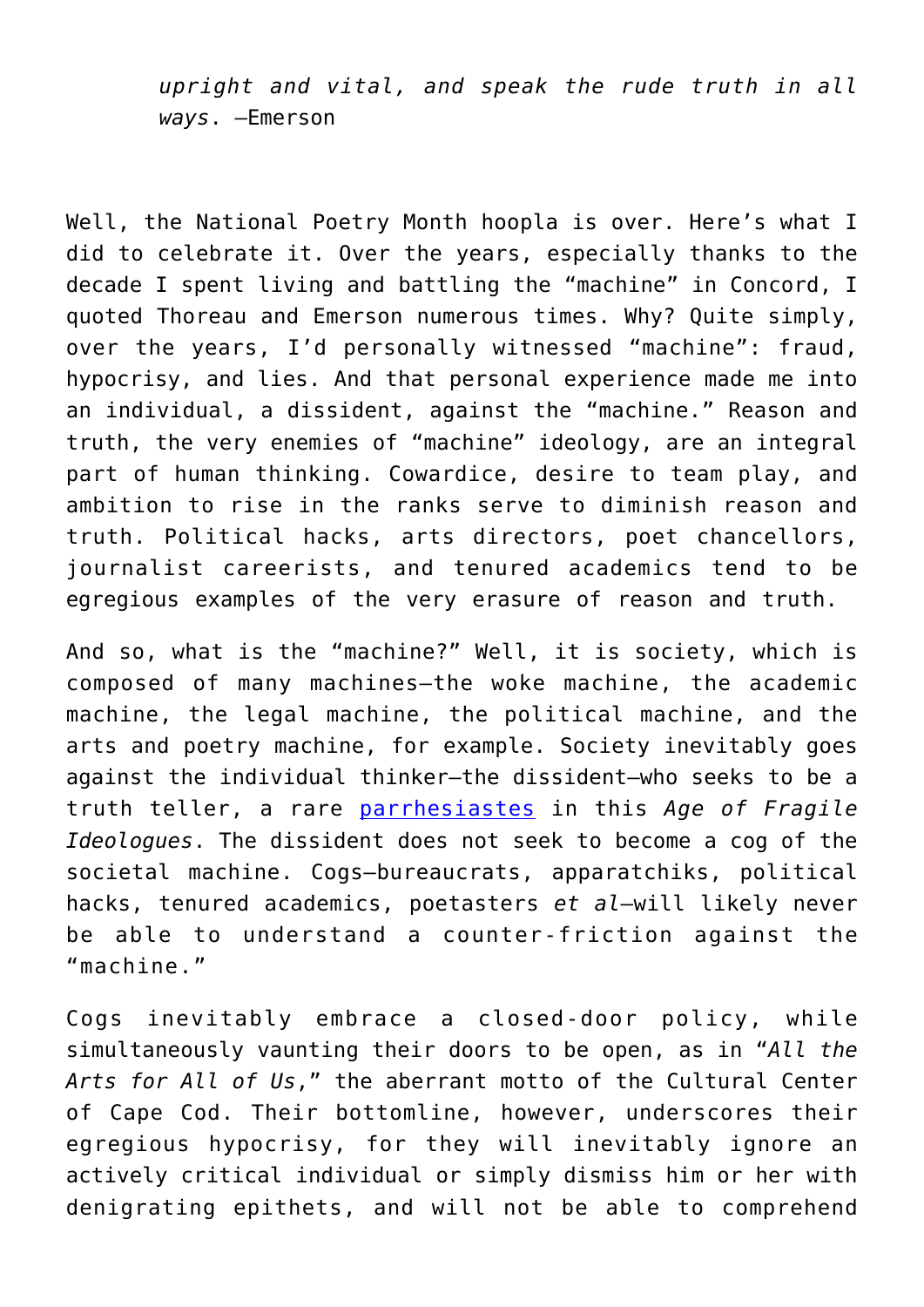his/her criticism, no matter how clear and reasoned. They will also be aware that an individual has no power. But for an individual, power and renown are not the goal or modus operandi. Open rude truth-telling is his/her purpose. A cog of the "machine" will not be able to comprehend any of this. Such incomprehension is requisite for climbing the machine ladder and/or gaining social-network followers.

Over the course of several weeks, I perfected a broadside, which I finally titled: "*Some of the Arts for Some of Us*," which would have been a rare truth statement from a cultural organization. Then I contemplated a sign, which I'd wear around my neck.

> I, Poet Banned! Censored! Ostracized!

In retrospect, I realized that message could have been viewed as a wo-is-me statement, rather than a simple statement of fact. By no means, am I sad, depressed, or full of hatred, as a result of the banning et al. Perhaps a different sign would have been better?

> I, Poet Not Co-opted! Not Castrated! Not Corralled! Not Cornfed!

Per usual, after a number of solo protests over the years, I hesitated. Why? Because I knew it would be highly unlikely that I might truly interest one, just one, person (in this case, poet) in matters of freedom of expression. And I knew damn well that reason would never succeed in convincing people who did not/could not reason, due to deep ideological indoctrination. But per usual, I managed to kick myself in the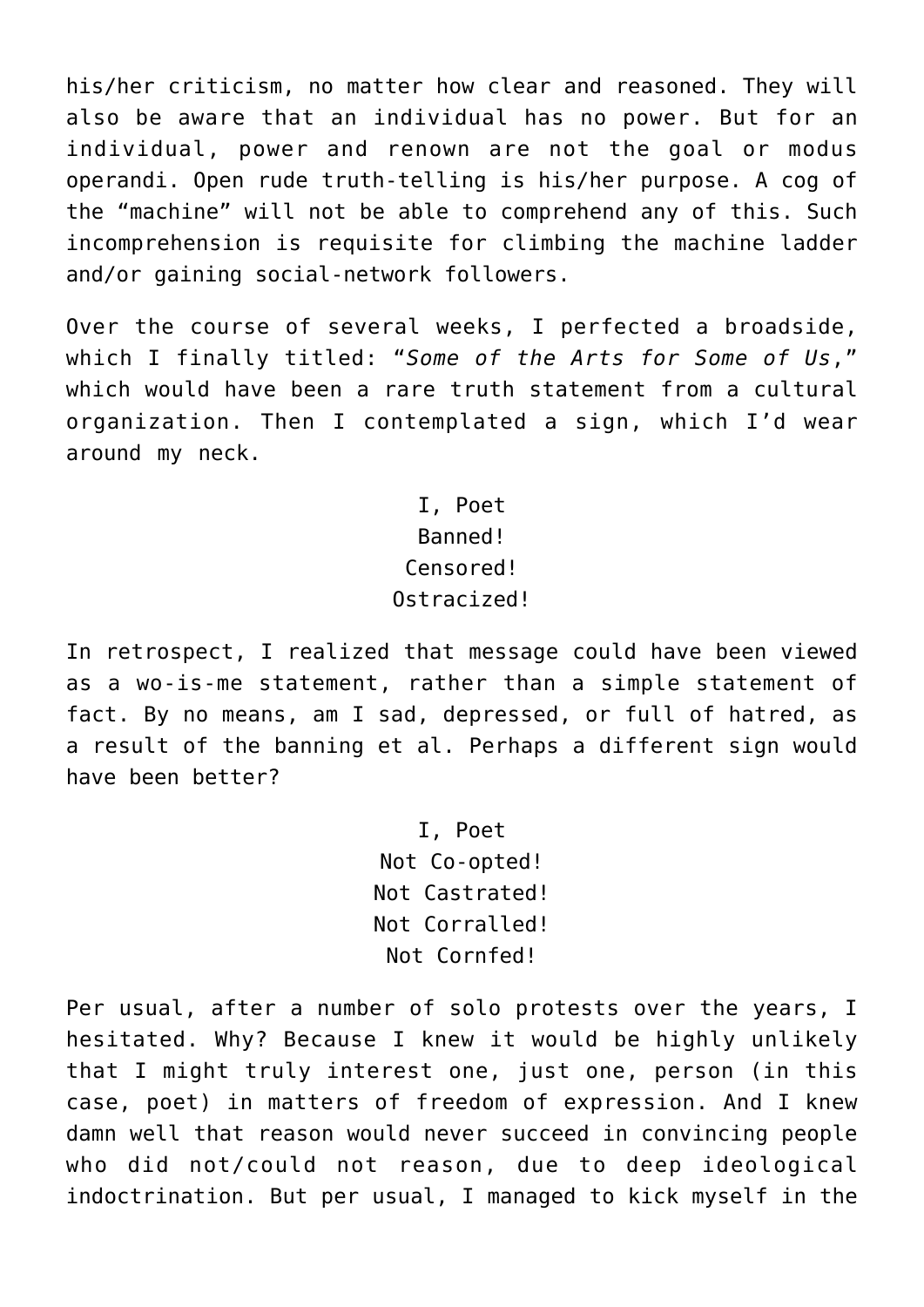arse and go for it. Hell, if I didn't, how could I state that poets tended to be pathetically apathetic to a poet like me, who had been permanently banned by his neighborhood library, [Sturgis Library](http://theamericandissident.org/orgs/sturgis_library.html), and ostracized (by the Cultural Center) for speaking his mind openly and thus exercising his purported right to freedom of expression?

First, I drove for 30 minutes to West Harwich, where I went for a three-mile run at the Bell Neck Conservation trail. Then I drove back into Yarmouth, parked, got out of the car, and at 9:05 a.m., there I stood, slightly sweating, in front of the Cultural Center of Cape Cod with my sign and copies of my broadside. What better place, I thought, for a cultural center to be than in a "sprawling 19th-century brick bank building." Money and art; art and money! Soon, a couple of elderly people walked out of the Center, one slightly grimacing at me, though just slightly. Then a woman came trotting out of her car and looked at me. "I am peaceful," I said. "You are," she replied nicely. I'd thought maybe there'd be a small crowd for the Great "Poetry Marathon," where "at the Cultural Center Celebrate [sic] the beauty & power of poetry." But "crowd," small or large, would have been a misrepresentation of reality.

At 10, when the readings were scheduled to begin, a few more people arrived, each looking quite ancient … like me, of course. They chose not to look at my sign. But then a woman walked by, looked at it, and said, "Oh I'm sorry." "I haven't been given permission to read here," I replied. "Do you know these people?" she asked. "No," I said. "BUT I have been critical of some of them." "Well, I'm glad you're telling it," she said and continued on.

Another woman arrived, stepped out of her car with a bunch of papers, so evidently she was going to read. She walked briskly past me, incurious as a poet could be. Then an old buzzard arrived and said, "I'm here just to listen." "Well, there's only about five people in there now," I said. "Well, that's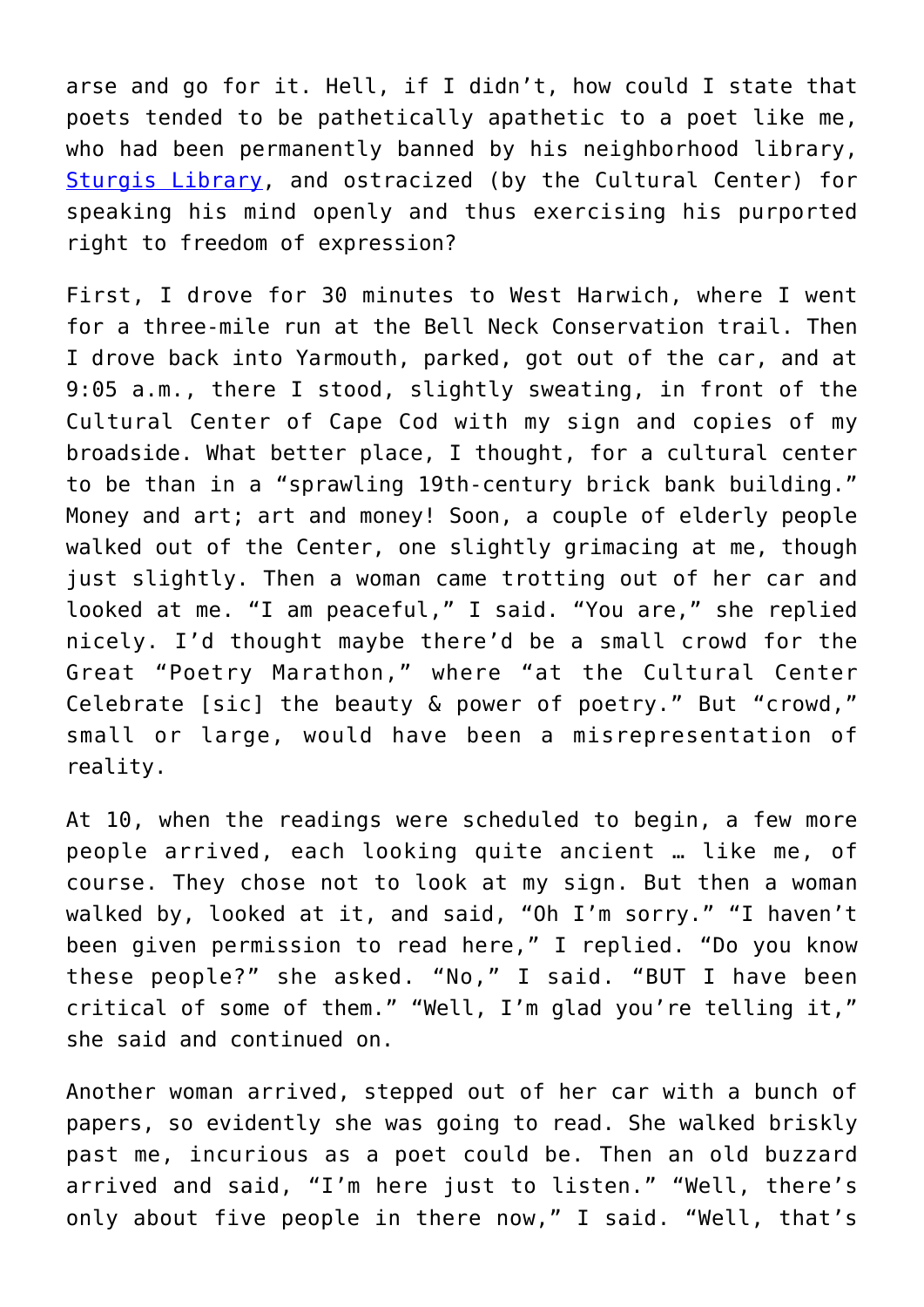the way these things go," he said. And ain't that so, I thought. On the Main Street side of the building, a woman had stepped out of the Center, took down the LGBTQ or whatever flag and replaced it with a red, white, and blue WELCOME flag. "They won't let me read here!" I said to her. But she remained fully silent and went back inside. Turned out she was the arts receptionist behind the arts cashier.

An old guy stepped out of his car in the parking lot, blasted a loud cough, then eventually slowly limped over to me.

"Who did you piss off?" he asked.

"Good one!" I said. "Well, I pissed them off cause I dared criticize them."

Lenny was his name. "Where can I find your work?" he asked.

"Well, you mean my writing?" I said. "I don't like calling it work."

I handed him a flyer, the only flyer I'd manage to distribute at the Great "Poetry Marathon." Lenny entered the building. I wanted to maintain a peaceful appearance (how to avoid the cops!), so did not push myself on passers-by. I walked around the building a few more times and even two blocks down to the river. Then back in front of the Center, I sat on the fence across the street, then walked over to the library on the other side of Main Street. I kept my sign on and asked if I had to wear a mask. One of the librarians said, "No." Librarians tended not to be curious in the same darkness as establishment poets and academics. My sign did not move her to pose a question or two. I ended up taking out a few DVDs.

Back at the Center, I sat on the fence again for a moment. Then finally I entered the Center, as the final leg of my protest, knowing quite well that could be problematic. But it turned out not to be. "Can I see the chief?" I asked the flagchanger receptionist. She stood up, walked around the corner.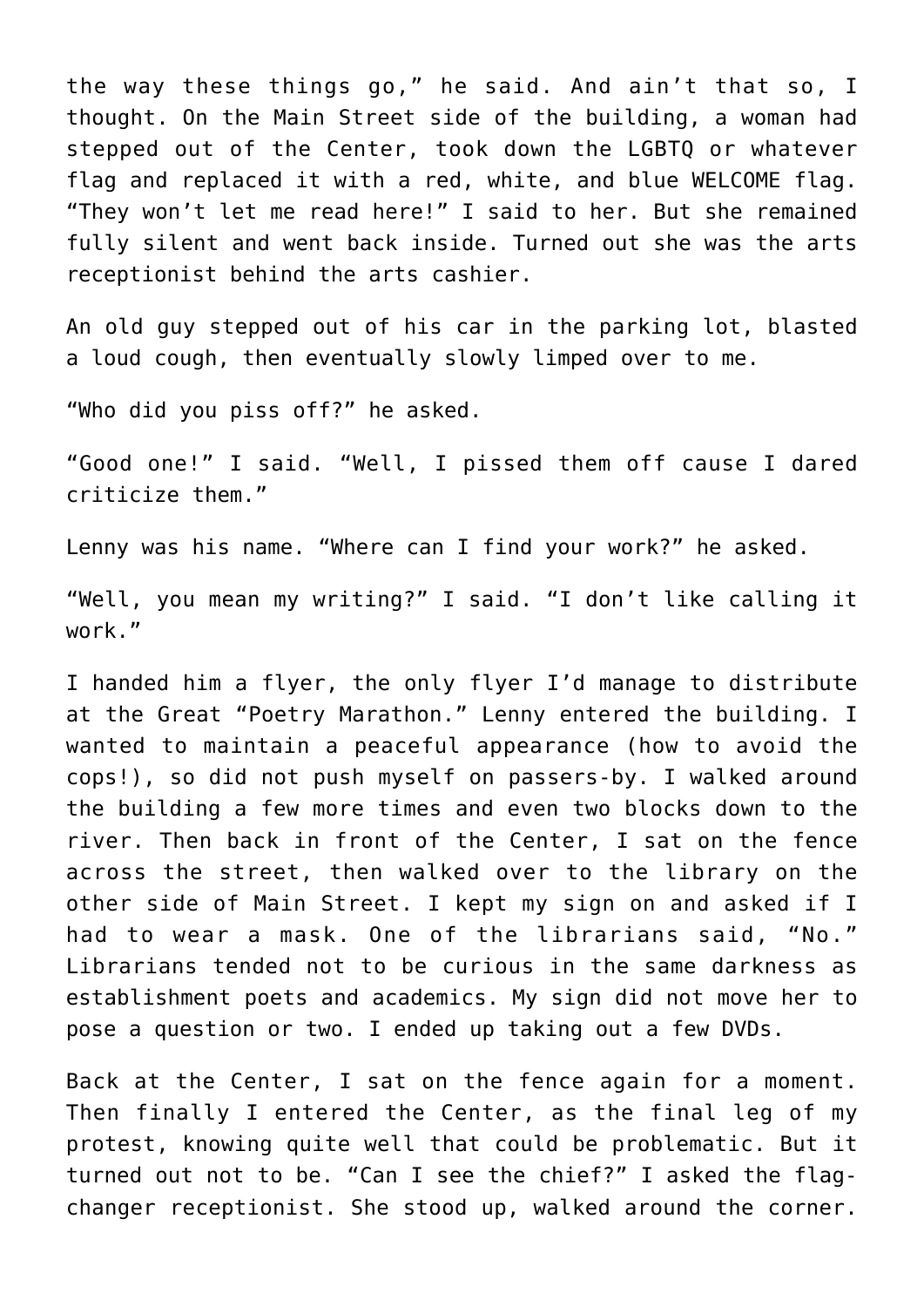There were about 15 poets seated and one reading all in the middle of the big room. The reader looked like he was dead, though standing. They all looked rather dead. Would I want to read there? No. Might as well read in front of a flock of geese at the Veteran's Beach in Hyannis. Only a few of the poets hazarded to look my way. None of them, unsurprisingly, proved to be the least bit curious, as in why was that poet banned? Well, Lenny had been curious, and I'd congratulated him on that. I probably should have approached the group and stood for a moment in back of the reader and brandish my sign. That would have probably provoked a response. But, all too aware how easy it is for cops to be called, I wanted to avoid being aggressive.

The gal came back, and said, "This way, sir." And so, I stepped into the office of the Executive Director, Molly Demeulenaere, a *washashore* like me. We began talking. Soon another woman entered without introducing herself and stood like a guard. Evidently, she'd entered to act as a witness. That woman told me three times during the "discussion" to please move a bit because behind me on the floor was a "painting of value." Art & Money! Apparently, Demeulenaere knew who I was. I was a bit surprised since she'd never responded to the few emails I'd sent her. I, of course, knew who she was. Hell, I'd sketched a cartoon on her, so had to hunt for her image on Google. I should have recorded the encounter, though she might not have allowed that.

Demeulenaere voiced her anger. I voiced my protest. No shouting. As expected, the meeting proved to be nothing but a *dialogue de sourds*. Yet I was glad I'd actually gotten to hear why my critical "work" was not welcome at the Executive Director's Center. "Critical art is not permitted in your Center," I said. "Well, that's your opinion," she responded. "You don't come here much. You should come here more. We do have critical art." "That's not critical art hanging on your walls," I said. "Real critical art is something you would not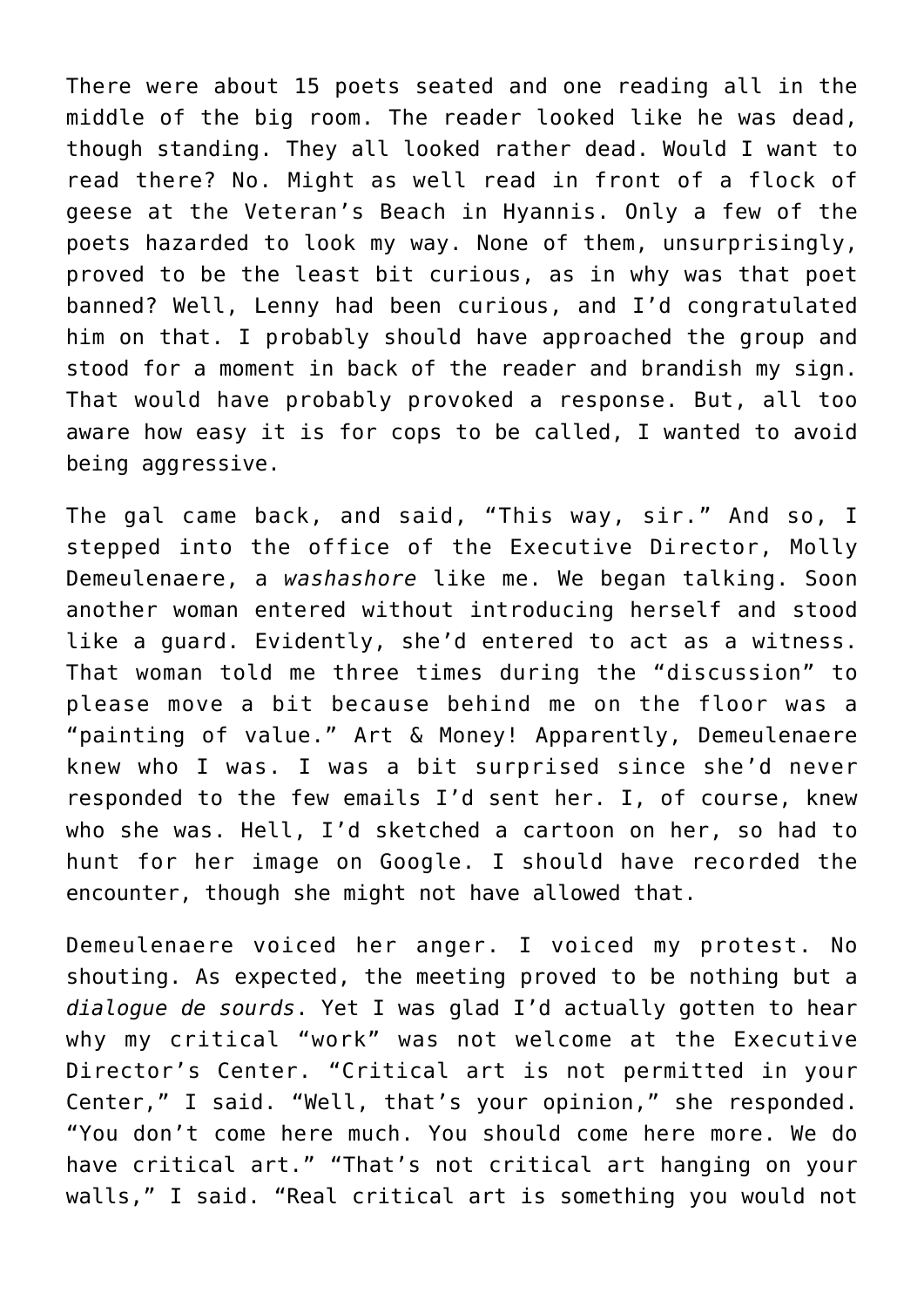accept—something critical of you, your ideology, and your Center, for example."

Lie #1: "We're not political"

"You criticize people you don't even know," said Demeulenaere.

"Well, I criticize what they say in the *Cape Cod Times*, for example," I responded. "I don't need to know them. I criticize statements they and you make like the one you made in the *Times,* the one I quoted in my cartoon."

I handed her a copy of the broadside (#2 out of the 25 I'd printed up), which contained the cartoon. "I emailed a copy to Giardi a few days ago," I continued. "She didn't respond. Did she receive it?"

"Diane, you mean!" said Demeulenaere, then took the flyer, looked at it briefly, didn't like the cartoon on her at all, in which I compared her statement to that of a hack politician's. "We're not political here!" both she and the other woman exclaimed.

Yet what about the LGBTQ flag and the Center's "Trans(formation): A Collaborative Portrait Series Exploring Gender Identity in our Cape Cod"? Identity politics was definitely political!

"You can keep it," I said.

"No, I don't want it!" she snapped and seemed to indicate the cartoon was insufficiently artistic in *forme* and certainly in *fond*. She held the flyer out to me, so I took it back.

Lie #2: "All the Arts for All of Us"

"You'll notice I criticized the Center's motto, '*All the Arts for All of Us*,' because it's egregiously hypocritical," I said. "The Center will not include my art. Are you a fan of Orwellian inclusion is exclusion?"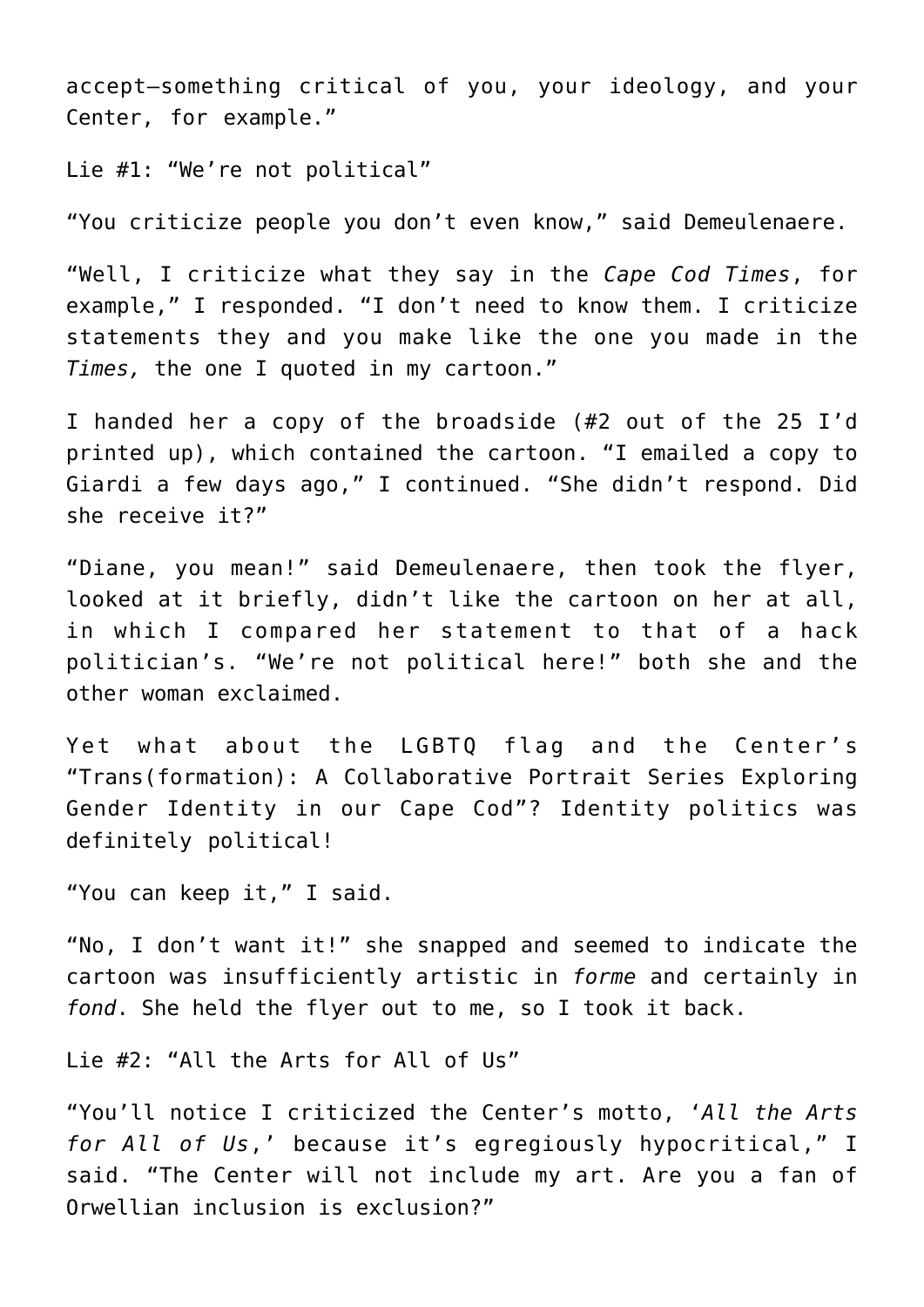She didn't respond … just a word-salad deflection. Critical art, of course, was not ideologically-conformed art like LGBTQ art. Real critical art went against the art-establishment grain and thus disturbed art-curator apparatchiks at the helm. That's what my art did and that's why it was prohibited at the Cultural Center of Cape Cod … as well as the Cape Cod Museum of Art (see [wwwtheamericandissidentorg.blogspot.com/2012/09/hrant-r](http://wwwtheamericandissidentorg.blogspot.com/2012/09/hrant-r-russian.html)[russian.html](http://wwwtheamericandissidentorg.blogspot.com/2012/09/hrant-r-russian.html) and [wwwtheamericandissidentorg.blogspot.com/2020/10/michael](http://wwwtheamericandissidentorg.blogspot.com/2020/10/michael-giaquinto.html)[giaquinto.html\)](http://wwwtheamericandissidentorg.blogspot.com/2020/10/michael-giaquinto.html) and the Fine Arts Work Center of Provincetown (see [wwwtheamericandissidentorg.blogspot.com/2021/03/margaret](http://wwwtheamericandissidentorg.blogspot.com/2021/03/margaret-murphy-fine-arts-work-center.html)[murphy-fine-arts-work-center.html\)](http://wwwtheamericandissidentorg.blogspot.com/2021/03/margaret-murphy-fine-arts-work-center.html). For evident reasons, paid art-apparatchik ideologues like Demeulenaere would not be able to understand that reality, let alone agree that it was a reality.

"I haven't been given permission to read my poetry here," I continued. "You can read if you like," said Demeulenaere. "But your Giardi stipulated poets have to get permission, which is why I sent the emails," I said. "She did not respond to my two emails requesting permission."

"Your emails are nasty!" she snapped.

"Characterizing my criticism as 'nasty' indicates a certain intellectual laziness," I stated. And later in my car, I thought, her *modus operandi* of characterizing art and criticism she didn't like as "nasty" was in itself "nasty." Hell, I challenged authority figures like her. How could that not be considered "nasty" by those who cannot bear to be challenged? Moreover, dismissing all criticism with a single epithet is of course an indication of severe intellectual lassitude. Below are the two "nasty" emails I'd sent to Giardi: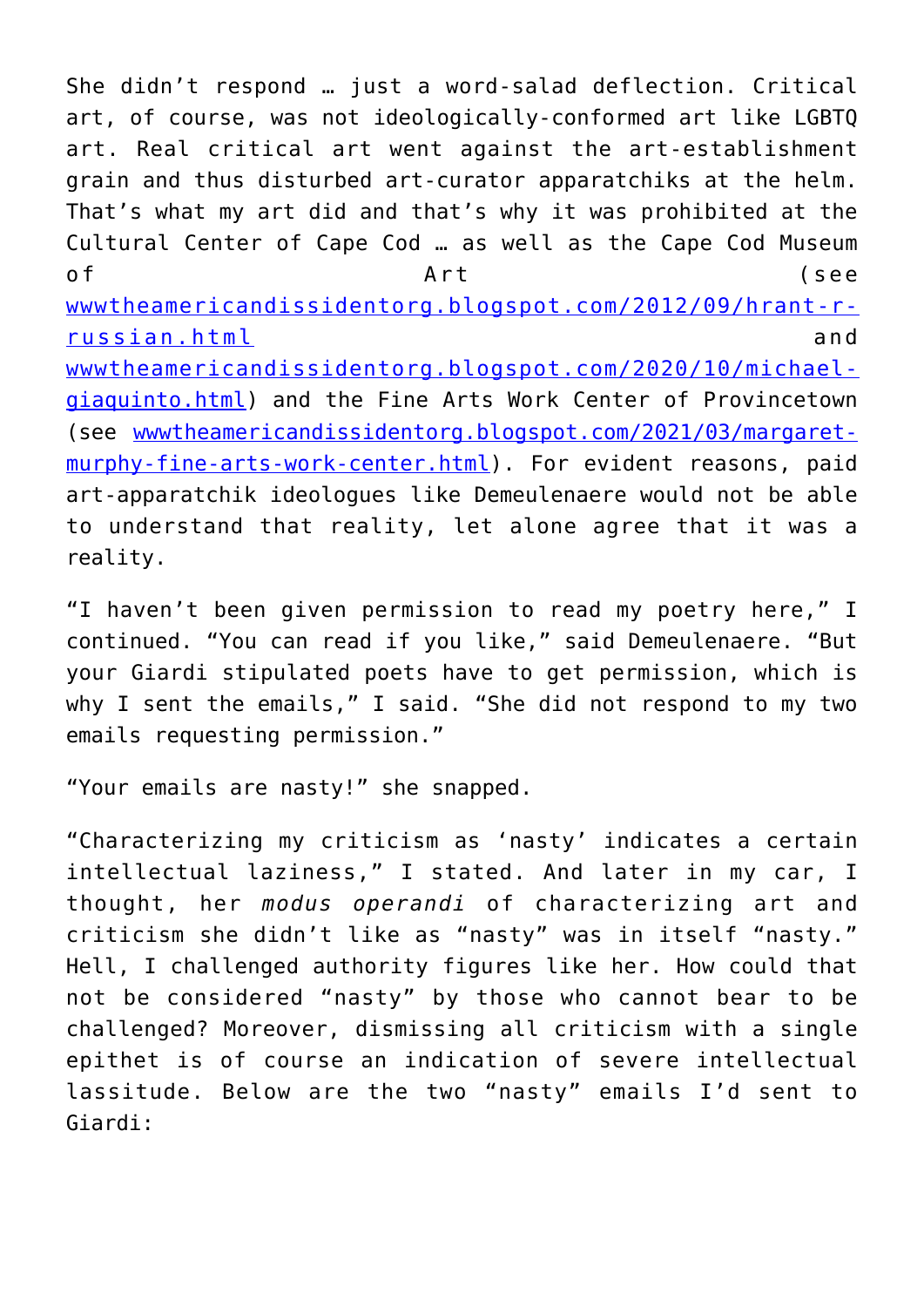From: George Slone Sent: Monday, March 28, 2022 12:26 PM To: dgiardi@cultural-center.org [dgiardi@cultural-center.org](mailto:dgiardi@cultural-center.org) Subject: Your call for poetry readers To Learning Director Diane Giardi, Poetry Marathon At the Cultural Center of Cape Cod: Well, I'd love to read some of my highly critical (inflammatory to cultural apparatchiks!) poems at your Center. Please do let me know when I can do that. Thank you! Au plaisir, G. Tod Slone (PhD—Université de Nantes, FR), aka P. Maudit, Founding Editor (1998) *The American Dissident*, a 501c3 Nonprofit Journal of Literature, Democracy, and Dissidence [www.theamericandissident.org](http://www.theamericandissident.org/) [wwwtheamericandissidentorg.blogspot.com](http://wwwtheamericandissidentorg.blogspot.com/) [todslone@hotmail.com](mailto:todslone@hotmail.com) 217 Commerce Rd.

From: George Slone Sent: Monday, March 28, 2022 12:26 PM To: dgiardi@cultural-center.org [dgiardi@cultural-center.org](mailto:dgiardi@cultural-center.org) Subject: Your call for poetry readers

To Mme Giardi,

Well, since you have not given me permission to read at YOUR poetry event, will I be permitted to protest against the event? Again, I stress that *culturalistas* like you need to buck up and accept criticism as an integral part of culture, poetry, art, etc.

Au plaisir, G. Tod Slone Barnstable, MA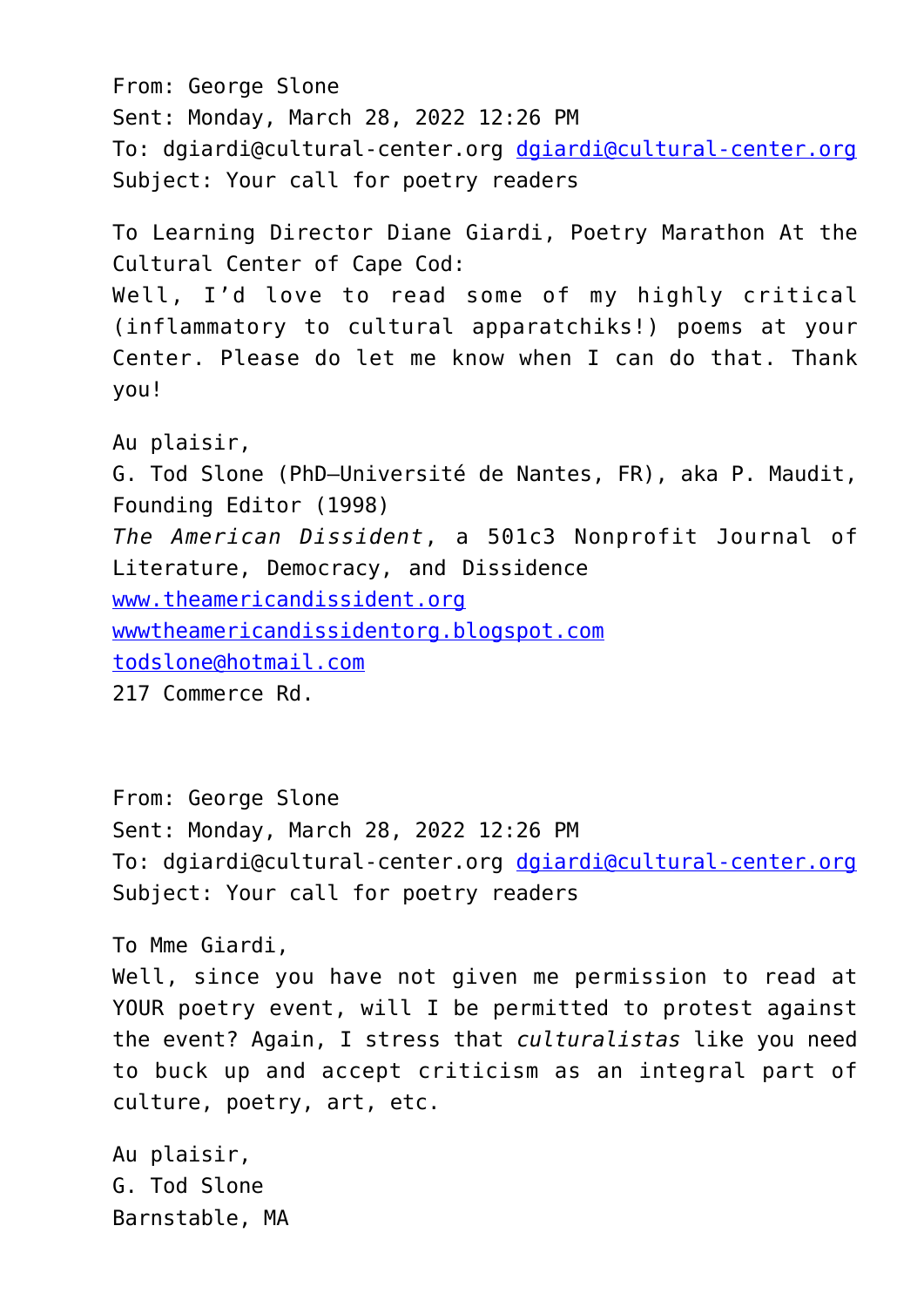But I'd also sent to Demeulenaere a cartoon I'd sketched on her with an essay she'd incited, both of which were kindly published by *New England Review* in February (see [www.newenglishreview.org/articles/inclusion-is-exclusion/](https://www.newenglishreview.org/articles/inclusion-is-exclusion/). The following email was sent with that regard:

From: George Slone

Sent: Sunday, December 19, 2021 2:23 PM To: Cultural Center of Cape Cod <mollyd@culturalcenter.org>Cc: Trish Somers [email redacted]; info@yarmouthcapecod.com <info@yarmouthcapecod.com>; bnash@cultural-center.org <bnash@cultural-center.org>; Cultural Center of CC <lwolk@cultural-center.org>; Cultural Center of Cape Cod <aneill@cultural-center.org>; jblatchford@cultural-center.org <jblatchford@culturalcenter.org>; Cultural Center of Cape Cod <mollyd@culturalcenter.org>; ccartisansgallery@gmail.com [ccartisansgallery@gmail.com](mailto:ccartisansgallery@gmail.com)

Subject: A direct challenge for the new executive director

To Molly Demeulenaere, Executive Director, Cultural Center of Cape Cod:

Below is a direct challenge for you. The attached cartoon forms part of that challenge. Think about the tremendous conflict that inevitably exists between being a staunch individual and being part of a group and the consequent pressure to groupthink and groupbehave. My bona fides are also attached

[[theamericandissident.org/g\\_tod\\_slone\\_biography.html](http://theamericandissident.org/g_tod_slone_biography.html)]. You might also wish to consult *The American Dissident* website for a list of other organizations I've challenged over the years. I am wide open to discussion. Are you?

Au plaisir,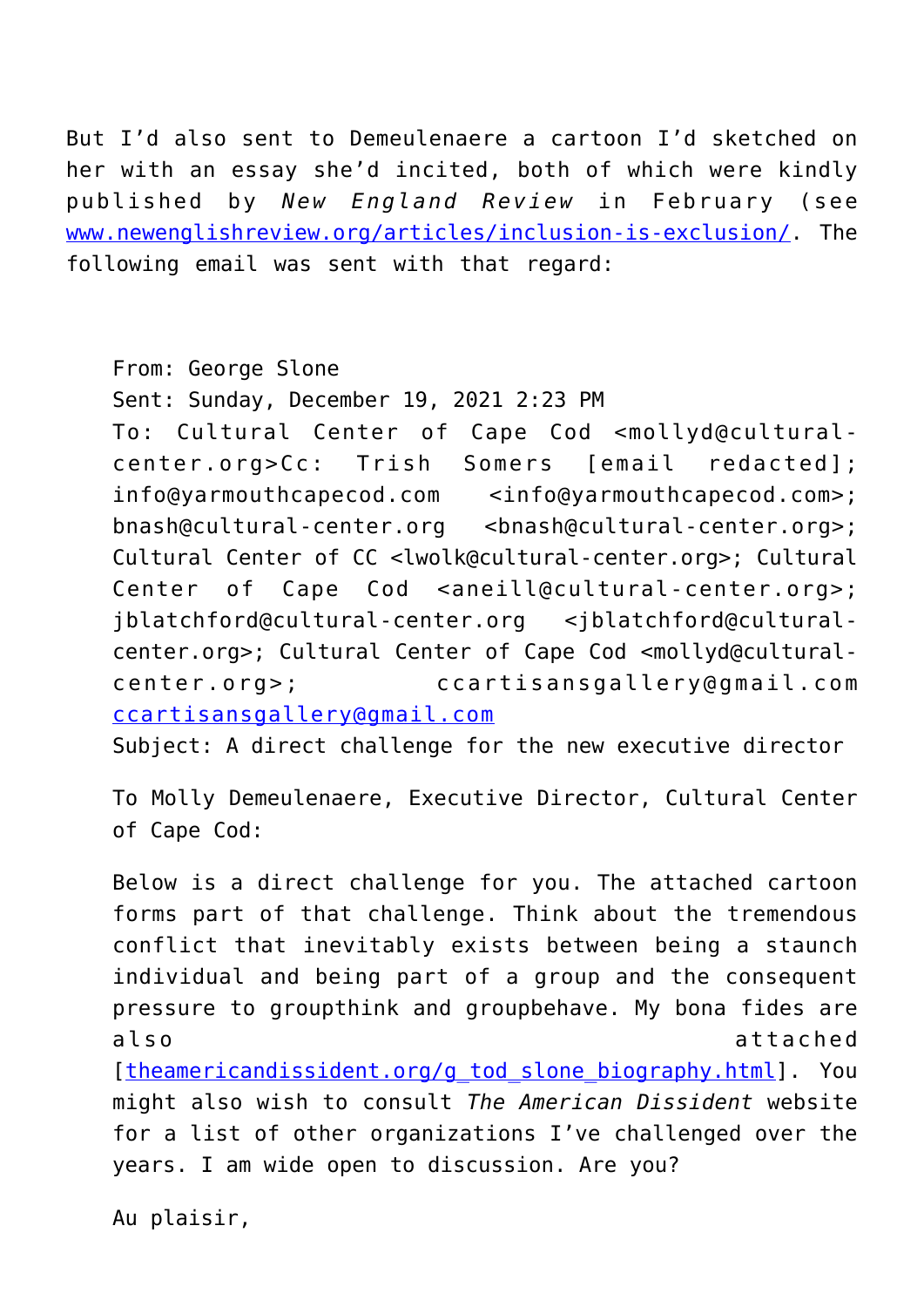G. Tod Slone (PhD—Université de Nantes, FR), aka P. Maudit, Founding Editor (1998) The American Dissident, a 501c3 Nonprofit Journal of Literature, Democracy, and Dissidence www.theamericandissident.org wwwtheamericandissidentorg.blogspot.com [todslone@hotmail.com](mailto:todslone@hotmail.com) 217 Commerce Rd. Barnstable, MA 02630

And over the past decade I'd sent criticism to her predecessor Robert Nash, who like her, chose never to respond (see [wwwtheamericandissidentorg.blogspot.com/search?q=Robert+Nash](https://wwwtheamericandissidentorg.blogspot.com/search?q=Robert+Nash)). Well, as poet Gary Goude wrote, "Looks like the word 'nasty' must mean Truth in their interpretation of your writing." And so then it was time to leave. "Have a good day," said Demeulenaere. "Why say that?" I responded. "You don't want me to have a good day!" "Yes, I do," she said. And off I went, "nasty" man.

Not much was accomplished with that encounter, of course, though it was good to see that the Executive Director actually knew I existed. The only response I'd ever received from her and the Center was absolute silence. I'd been critical of the Director of Education Amy Neill, Associate Director Lauren Wolk, and PR Coordinator Judy Blatchford. I'd even sketched a cartoon on them as a barbershop quartet (see [wwwtheamericandissidentorg.blogspot.com/2021/10/amy-neill](http://wwwtheamericandissidentorg.blogspot.com/2021/10/amy-neill-lauren-wolk-robert-m-nash.html)[lauren-wolk-robert-m-nash.html](http://wwwtheamericandissidentorg.blogspot.com/2021/10/amy-neill-lauren-wolk-robert-m-nash.html), as well as

[wwwtheamericandissidentorg.blogspot.com/2014/09/robert-m](http://wwwtheamericandissidentorg.blogspot.com/2014/09/robert-m-nash.html)[nash.html](http://wwwtheamericandissidentorg.blogspot.com/2014/09/robert-m-nash.html) and [wwwtheamericandissidentorg.blogspot.com/2021/07/cultural-](http://wwwtheamericandissidentorg.blogspot.com/2021/07/cultural-center-of-cape-cod.html)

[center-of-cape-cod.html](http://wwwtheamericandissidentorg.blogspot.com/2021/07/cultural-center-of-cape-cod.html)). How sad that those like Demeulenaere did not realize they incarnated the "machine." How sad they did not understand what it meant when cultural centers worked hand-in-hand with chambers of commerce and business interests,